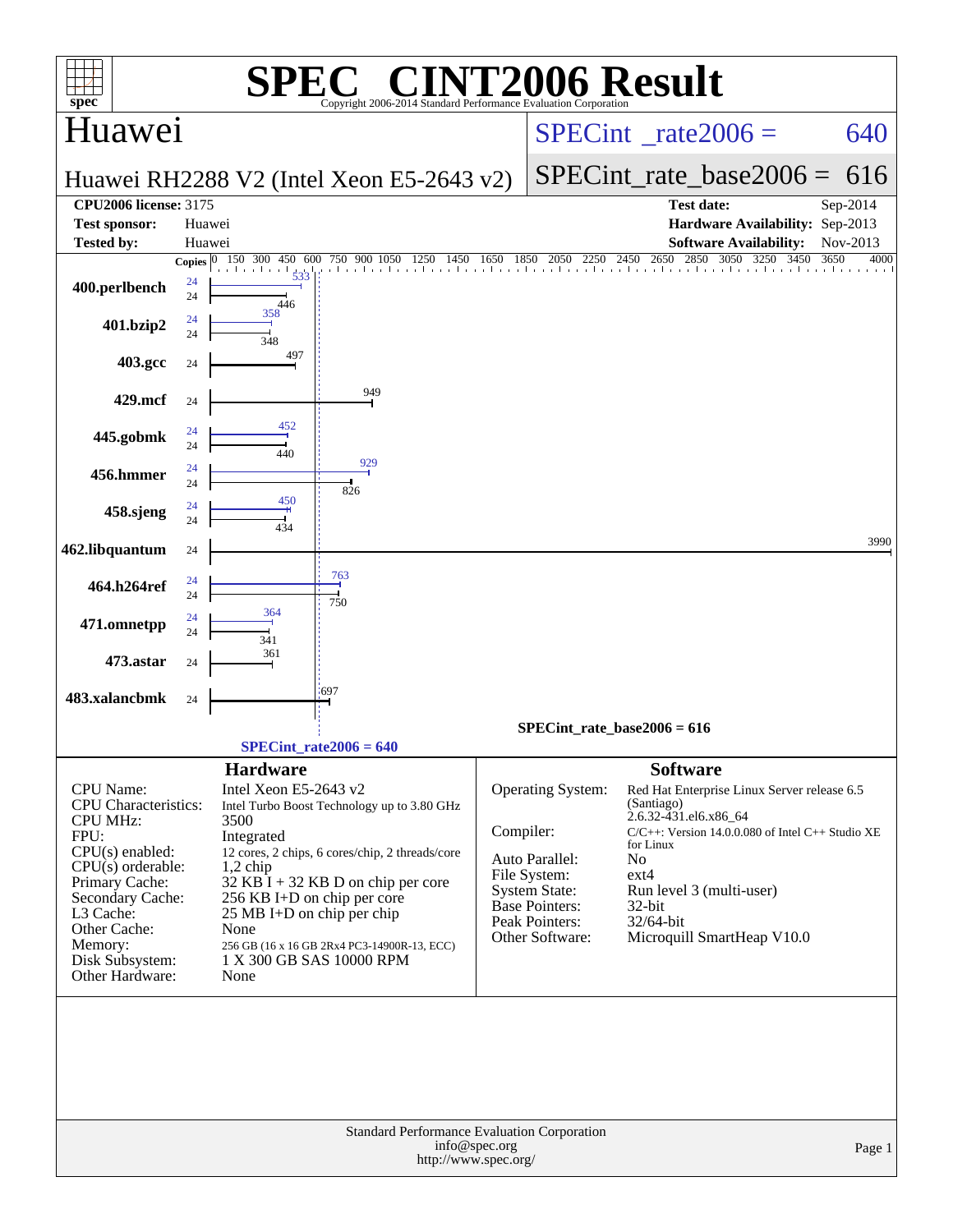

# **[SPEC CINT2006 Result](http://www.spec.org/auto/cpu2006/Docs/result-fields.html#SPECCINT2006Result)**

## Huawei

## SPECint rate $2006 = 640$

Huawei RH2288 V2 (Intel Xeon E5-2643 v2)

[SPECint\\_rate\\_base2006 =](http://www.spec.org/auto/cpu2006/Docs/result-fields.html#SPECintratebase2006) 616

**[CPU2006 license:](http://www.spec.org/auto/cpu2006/Docs/result-fields.html#CPU2006license)** 3175 **[Test date:](http://www.spec.org/auto/cpu2006/Docs/result-fields.html#Testdate)** Sep-2014

**[Test sponsor:](http://www.spec.org/auto/cpu2006/Docs/result-fields.html#Testsponsor)** Huawei **[Hardware Availability:](http://www.spec.org/auto/cpu2006/Docs/result-fields.html#HardwareAvailability)** Sep-2013 **[Tested by:](http://www.spec.org/auto/cpu2006/Docs/result-fields.html#Testedby)** Huawei **[Software Availability:](http://www.spec.org/auto/cpu2006/Docs/result-fields.html#SoftwareAvailability)** Nov-2013

#### **[Results Table](http://www.spec.org/auto/cpu2006/Docs/result-fields.html#ResultsTable)**

|                                                                                                          | <b>Base</b>   |                |       |                |       |                |                  | <b>Peak</b>   |                |              |                |              |                |              |
|----------------------------------------------------------------------------------------------------------|---------------|----------------|-------|----------------|-------|----------------|------------------|---------------|----------------|--------------|----------------|--------------|----------------|--------------|
| <b>Benchmark</b>                                                                                         | <b>Copies</b> | <b>Seconds</b> | Ratio | <b>Seconds</b> | Ratio | <b>Seconds</b> | Ratio            | <b>Copies</b> | <b>Seconds</b> | <b>Ratio</b> | <b>Seconds</b> | <b>Ratio</b> | <b>Seconds</b> | <b>Ratio</b> |
| 400.perlbench                                                                                            | 24            | 526            | 446   | 526            | 446   | 526            | 446              | 24            | 440            | 533          | 441            | 531          | 440            | 533          |
| 401.bzip2                                                                                                | 24            | 665            | 348   | 664            | 349   | 667            | 347I             | 24            | 647            | 358          | 648            | 357          | 647            | 358          |
| $403.\mathrm{gcc}$                                                                                       | 24            | 390            | 496   | 389            | 497   | 389            | 497              | 24            | 390            | 496          | 389            | 497          | 389            | 497          |
| $429$ .mcf                                                                                               | 24            | 231            | 947   | 231            | 949   | 230            | 952l             | 24            | 231            | 947          | 231            | 949          | 230            | 952          |
| $445$ .gobmk                                                                                             | 24            | 573            | 440   | 572            | 440   | 564            | 446              | 24            | 557            | 452          | 557            | 452          | 562            | 448          |
| 456.hmmer                                                                                                | 24            | 271            | 827   | 271            | 826   | 272            | 822l             | 24            | 241            | 929          | 241            | 928          | 241            | 930          |
| $458$ .sjeng                                                                                             | 24            | 659            | 441   | 669            | 434   | 669            | 434              | 24            | 623            | 466          | 648            | 448          | 645            | 450          |
| 462.libquantum                                                                                           | 24            | 125            | 3990  | 125            | 3990  | 125            | 3990             | 24            | 125            | 3990         | 125            | 3990         | 125            | 3990         |
| 464.h264ref                                                                                              | 24            | 707            | 752   | 709            | 750   | 708            | <b>750</b>       | 24            | 696            | 763          | 700            | 759          | 696            | 763          |
| 471.omnetpp                                                                                              | 24            | 438            | 342   | 440            | 341   | 440            | 341              | 24            | 412            | 364          | 413            | 364          | 413            | 363          |
| $473$ . astar                                                                                            | 24            | 467            | 361   | 466            | 362   | 468            | 360              | 24            | 467            | 361          | 466            | 362          | 468            | 360          |
| 483.xalancbmk                                                                                            | 24            | 238            | 697   | 238            | 697   | 237            | 699 <sub>l</sub> | 24            | 238            | 697          | 238            | 697          | 237            | 699          |
| Results appear in the order in which they were run. Bold underlined text indicates a median measurement. |               |                |       |                |       |                |                  |               |                |              |                |              |                |              |

#### **[Submit Notes](http://www.spec.org/auto/cpu2006/Docs/result-fields.html#SubmitNotes)**

 The numactl mechanism was used to bind copies to processors. The config file option 'submit' was used to generate numactl commands to bind each copy to a specific processor. For details, please see the config file.

### **[Operating System Notes](http://www.spec.org/auto/cpu2006/Docs/result-fields.html#OperatingSystemNotes)**

Stack size set to unlimited using "ulimit -s unlimited"

#### **[Platform Notes](http://www.spec.org/auto/cpu2006/Docs/result-fields.html#PlatformNotes)**

```
Standard Performance Evaluation Corporation
 Sysinfo program /spec14/config/sysinfo.rev6818
 $Rev: 6818 $ $Date:: 2012-07-17 #$ e86d102572650a6e4d596a3cee98f191
 running on localhost.localdomain Sun Aug 31 18:43:24 2014
 This section contains SUT (System Under Test) info as seen by
some common utilities. To remove or add to this section, see:
  http://www.spec.org/cpu2006/Docs/config.html#sysinfo
 From /proc/cpuinfo
    model name : Intel(R) Xeon(R) CPU E5-2643 v2 @ 3.50GHz
       2 "physical id"s (chips)
       24 "processors"
    cores, siblings (Caution: counting these is hw and system dependent. The
    following excerpts from /proc/cpuinfo might not be reliable. Use with
    caution.)
       cpu cores : 6
       siblings : 12
                                   Continued on next page
```
[info@spec.org](mailto:info@spec.org) <http://www.spec.org/>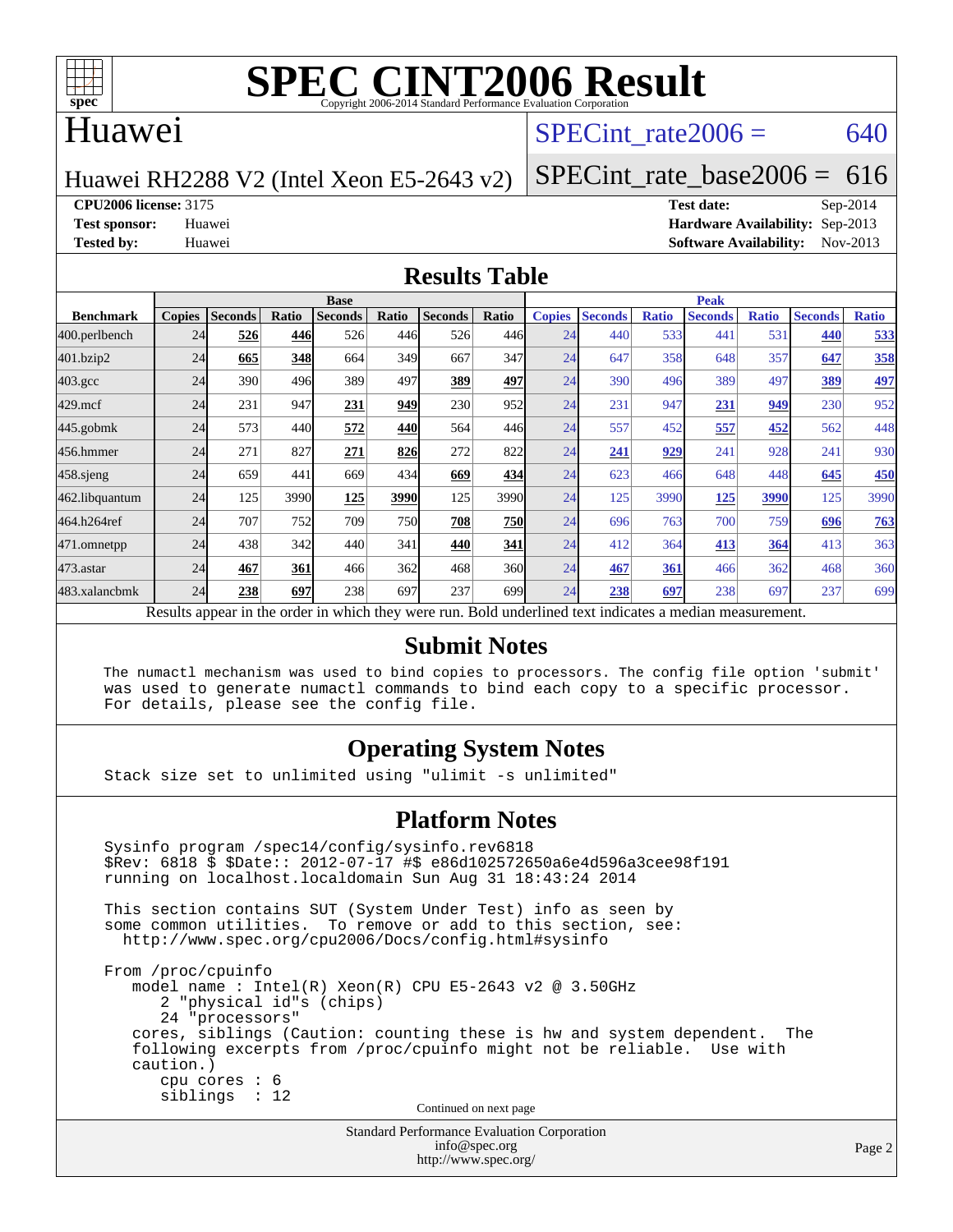

### **[SPEC CINT2006 Result](http://www.spec.org/auto/cpu2006/Docs/result-fields.html#SPECCINT2006Result)** Copyright 2006-2014 Standard Performance Evaluation C

## Huawei

 $SPECint rate2006 = 640$ 

Huawei RH2288 V2 (Intel Xeon E5-2643 v2)

**[Tested by:](http://www.spec.org/auto/cpu2006/Docs/result-fields.html#Testedby)** Huawei **[Software Availability:](http://www.spec.org/auto/cpu2006/Docs/result-fields.html#SoftwareAvailability)** Nov-2013

**[CPU2006 license:](http://www.spec.org/auto/cpu2006/Docs/result-fields.html#CPU2006license)** 3175 **[Test date:](http://www.spec.org/auto/cpu2006/Docs/result-fields.html#Testdate)** Sep-2014 **[Test sponsor:](http://www.spec.org/auto/cpu2006/Docs/result-fields.html#Testsponsor)** Huawei **[Hardware Availability:](http://www.spec.org/auto/cpu2006/Docs/result-fields.html#HardwareAvailability)** Sep-2013

[SPECint\\_rate\\_base2006 =](http://www.spec.org/auto/cpu2006/Docs/result-fields.html#SPECintratebase2006)  $616$ 

#### **[Platform Notes \(Continued\)](http://www.spec.org/auto/cpu2006/Docs/result-fields.html#PlatformNotes)**

 physical 0: cores 2 3 4 8 9 10 physical 1: cores 2 3 4 8 9 10 cache size : 25600 KB From /proc/meminfo<br>MemTotal: 264480104 kB HugePages\_Total: 0<br>Hugepagesize: 2048 kB Hugepagesize: /usr/bin/lsb\_release -d Red Hat Enterprise Linux Server release 6.5 (Santiago) From /etc/\*release\* /etc/\*version\* redhat-release: Red Hat Enterprise Linux Server release 6.5 (Santiago) system-release: Red Hat Enterprise Linux Server release 6.5 (Santiago) system-release-cpe: cpe:/o:redhat:enterprise\_linux:6server:ga:server uname -a: Linux localhost.localdomain 2.6.32-431.el6.x86\_64 #1 SMP Sun Nov 10 22:19:54 EST 2013 x86\_64 x86\_64 x86\_64 GNU/Linux run-level 3 Aug 26 11:55 SPEC is set to: /spec14 Filesystem Type Size Used Avail Use% Mounted on<br>
/dev/sda2 ext4 265G 19G 233G 8% / /dev/sda2 ext4 265G 19G 233G 8% / Additional information from dmidecode: BIOS Insyde Corp. OARYV388 04/23/2014 Memory: 16x Micron 36JSF2G72PZ-1G9E1 16 GB 1866 MHz 2 rank 8x NO DIMM NO DIMM (End of data from sysinfo program)

#### **[General Notes](http://www.spec.org/auto/cpu2006/Docs/result-fields.html#GeneralNotes)**

Environment variables set by runspec before the start of the run: LD\_LIBRARY\_PATH = "/spec14/libs/32:/spec14/libs/64:/spec14/sh"

 Binaries compiled on a system with 1x Core i7-860 CPU + 8GB memory using RedHat EL 6.4 Transparent Huge Pages enabled with: echo always > /sys/kernel/mm/redhat\_transparent\_hugepage/enabled Filesystem page cache cleared with: echo 1> /proc/sys/vm/drop\_caches runspec command invoked through numactl i.e.: numactl --interleave=all runspec <etc>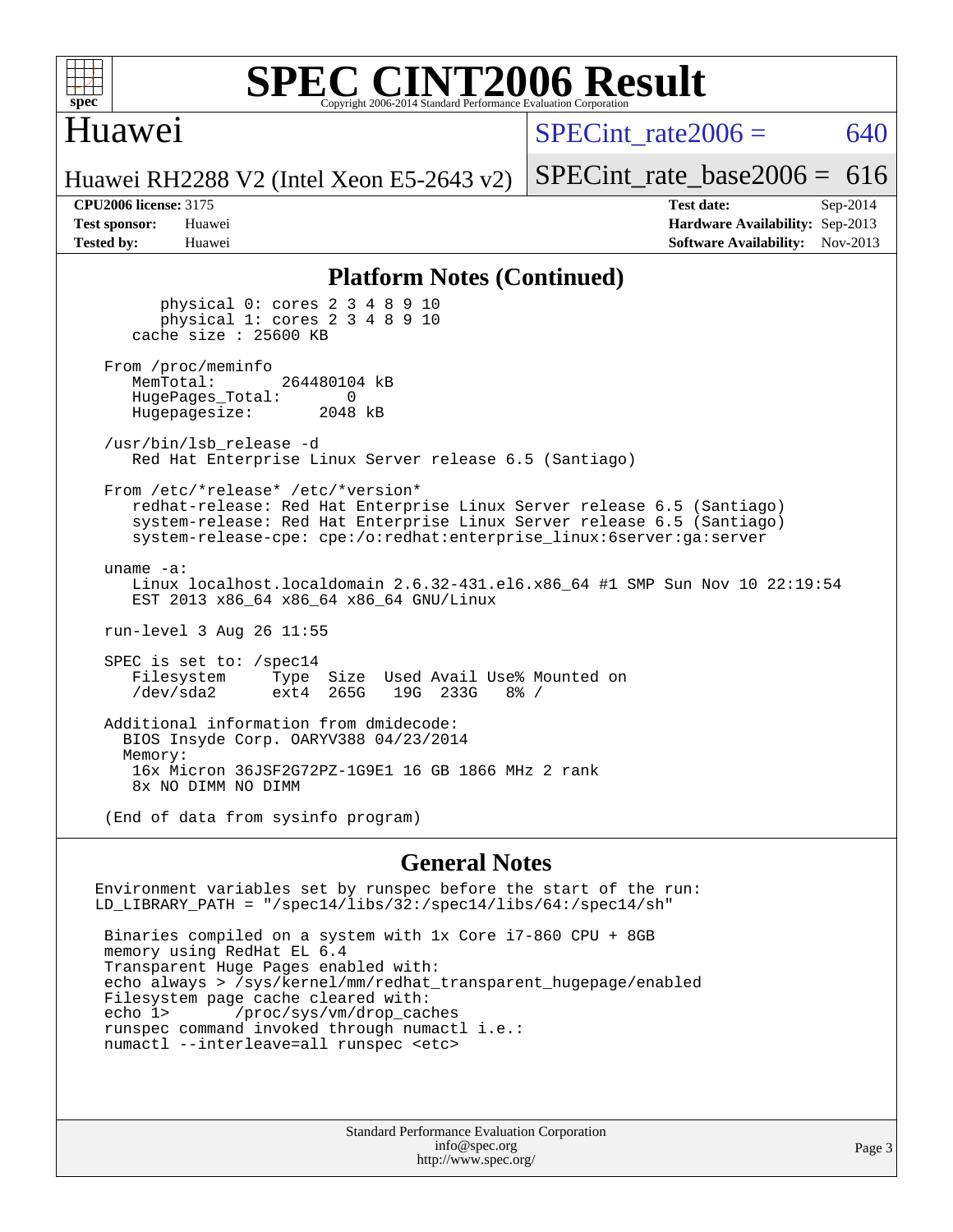

# **[SPEC CINT2006 Result](http://www.spec.org/auto/cpu2006/Docs/result-fields.html#SPECCINT2006Result)**

## Huawei

SPECint rate $2006 = 640$ 

Huawei RH2288 V2 (Intel Xeon E5-2643 v2)

[SPECint\\_rate\\_base2006 =](http://www.spec.org/auto/cpu2006/Docs/result-fields.html#SPECintratebase2006)  $616$ **[CPU2006 license:](http://www.spec.org/auto/cpu2006/Docs/result-fields.html#CPU2006license)** 3175 **[Test date:](http://www.spec.org/auto/cpu2006/Docs/result-fields.html#Testdate)** Sep-2014

**[Test sponsor:](http://www.spec.org/auto/cpu2006/Docs/result-fields.html#Testsponsor)** Huawei **[Hardware Availability:](http://www.spec.org/auto/cpu2006/Docs/result-fields.html#HardwareAvailability)** Sep-2013 **[Tested by:](http://www.spec.org/auto/cpu2006/Docs/result-fields.html#Testedby)** Huawei **[Software Availability:](http://www.spec.org/auto/cpu2006/Docs/result-fields.html#SoftwareAvailability)** Nov-2013

# **[Base Compiler Invocation](http://www.spec.org/auto/cpu2006/Docs/result-fields.html#BaseCompilerInvocation)**

[C benchmarks](http://www.spec.org/auto/cpu2006/Docs/result-fields.html#Cbenchmarks):  $\text{icc}$   $-\text{m32}$ 

[C++ benchmarks:](http://www.spec.org/auto/cpu2006/Docs/result-fields.html#CXXbenchmarks) [icpc -m32](http://www.spec.org/cpu2006/results/res2014q3/cpu2006-20140902-31151.flags.html#user_CXXbase_intel_icpc_4e5a5ef1a53fd332b3c49e69c3330699)

**[Base Portability Flags](http://www.spec.org/auto/cpu2006/Docs/result-fields.html#BasePortabilityFlags)**

 400.perlbench: [-DSPEC\\_CPU\\_LINUX\\_IA32](http://www.spec.org/cpu2006/results/res2014q3/cpu2006-20140902-31151.flags.html#b400.perlbench_baseCPORTABILITY_DSPEC_CPU_LINUX_IA32) 462.libquantum: [-DSPEC\\_CPU\\_LINUX](http://www.spec.org/cpu2006/results/res2014q3/cpu2006-20140902-31151.flags.html#b462.libquantum_baseCPORTABILITY_DSPEC_CPU_LINUX) 483.xalancbmk: [-DSPEC\\_CPU\\_LINUX](http://www.spec.org/cpu2006/results/res2014q3/cpu2006-20140902-31151.flags.html#b483.xalancbmk_baseCXXPORTABILITY_DSPEC_CPU_LINUX)

## **[Base Optimization Flags](http://www.spec.org/auto/cpu2006/Docs/result-fields.html#BaseOptimizationFlags)**

[C benchmarks](http://www.spec.org/auto/cpu2006/Docs/result-fields.html#Cbenchmarks):

[-xSSE4.2](http://www.spec.org/cpu2006/results/res2014q3/cpu2006-20140902-31151.flags.html#user_CCbase_f-xSSE42_f91528193cf0b216347adb8b939d4107) [-ipo](http://www.spec.org/cpu2006/results/res2014q3/cpu2006-20140902-31151.flags.html#user_CCbase_f-ipo) [-O3](http://www.spec.org/cpu2006/results/res2014q3/cpu2006-20140902-31151.flags.html#user_CCbase_f-O3) [-no-prec-div](http://www.spec.org/cpu2006/results/res2014q3/cpu2006-20140902-31151.flags.html#user_CCbase_f-no-prec-div) [-opt-prefetch](http://www.spec.org/cpu2006/results/res2014q3/cpu2006-20140902-31151.flags.html#user_CCbase_f-opt-prefetch) [-opt-mem-layout-trans=3](http://www.spec.org/cpu2006/results/res2014q3/cpu2006-20140902-31151.flags.html#user_CCbase_f-opt-mem-layout-trans_a7b82ad4bd7abf52556d4961a2ae94d5)

[C++ benchmarks:](http://www.spec.org/auto/cpu2006/Docs/result-fields.html#CXXbenchmarks)

[-xSSE4.2](http://www.spec.org/cpu2006/results/res2014q3/cpu2006-20140902-31151.flags.html#user_CXXbase_f-xSSE42_f91528193cf0b216347adb8b939d4107) [-ipo](http://www.spec.org/cpu2006/results/res2014q3/cpu2006-20140902-31151.flags.html#user_CXXbase_f-ipo) [-O3](http://www.spec.org/cpu2006/results/res2014q3/cpu2006-20140902-31151.flags.html#user_CXXbase_f-O3) [-no-prec-div](http://www.spec.org/cpu2006/results/res2014q3/cpu2006-20140902-31151.flags.html#user_CXXbase_f-no-prec-div) [-opt-prefetch](http://www.spec.org/cpu2006/results/res2014q3/cpu2006-20140902-31151.flags.html#user_CXXbase_f-opt-prefetch) [-opt-mem-layout-trans=3](http://www.spec.org/cpu2006/results/res2014q3/cpu2006-20140902-31151.flags.html#user_CXXbase_f-opt-mem-layout-trans_a7b82ad4bd7abf52556d4961a2ae94d5) [-Wl,-z,muldefs](http://www.spec.org/cpu2006/results/res2014q3/cpu2006-20140902-31151.flags.html#user_CXXbase_link_force_multiple1_74079c344b956b9658436fd1b6dd3a8a) [-L/sh -lsmartheap](http://www.spec.org/cpu2006/results/res2014q3/cpu2006-20140902-31151.flags.html#user_CXXbase_SmartHeap_32f6c82aa1ed9c52345d30cf6e4a0499)

## **[Base Other Flags](http://www.spec.org/auto/cpu2006/Docs/result-fields.html#BaseOtherFlags)**

[C benchmarks](http://www.spec.org/auto/cpu2006/Docs/result-fields.html#Cbenchmarks):

403.gcc: [-Dalloca=\\_alloca](http://www.spec.org/cpu2006/results/res2014q3/cpu2006-20140902-31151.flags.html#b403.gcc_baseEXTRA_CFLAGS_Dalloca_be3056838c12de2578596ca5467af7f3)

# **[Peak Compiler Invocation](http://www.spec.org/auto/cpu2006/Docs/result-fields.html#PeakCompilerInvocation)**

[C benchmarks \(except as noted below\)](http://www.spec.org/auto/cpu2006/Docs/result-fields.html#Cbenchmarksexceptasnotedbelow): [icc -m32](http://www.spec.org/cpu2006/results/res2014q3/cpu2006-20140902-31151.flags.html#user_CCpeak_intel_icc_5ff4a39e364c98233615fdd38438c6f2) 400.perlbench: [icc -m64](http://www.spec.org/cpu2006/results/res2014q3/cpu2006-20140902-31151.flags.html#user_peakCCLD400_perlbench_intel_icc_64bit_bda6cc9af1fdbb0edc3795bac97ada53) 401.bzip2: [icc -m64](http://www.spec.org/cpu2006/results/res2014q3/cpu2006-20140902-31151.flags.html#user_peakCCLD401_bzip2_intel_icc_64bit_bda6cc9af1fdbb0edc3795bac97ada53)

456.hmmer: [icc -m64](http://www.spec.org/cpu2006/results/res2014q3/cpu2006-20140902-31151.flags.html#user_peakCCLD456_hmmer_intel_icc_64bit_bda6cc9af1fdbb0edc3795bac97ada53)

458.sjeng: [icc -m64](http://www.spec.org/cpu2006/results/res2014q3/cpu2006-20140902-31151.flags.html#user_peakCCLD458_sjeng_intel_icc_64bit_bda6cc9af1fdbb0edc3795bac97ada53)

```
C++ benchmarks: 
    icpc -m32
```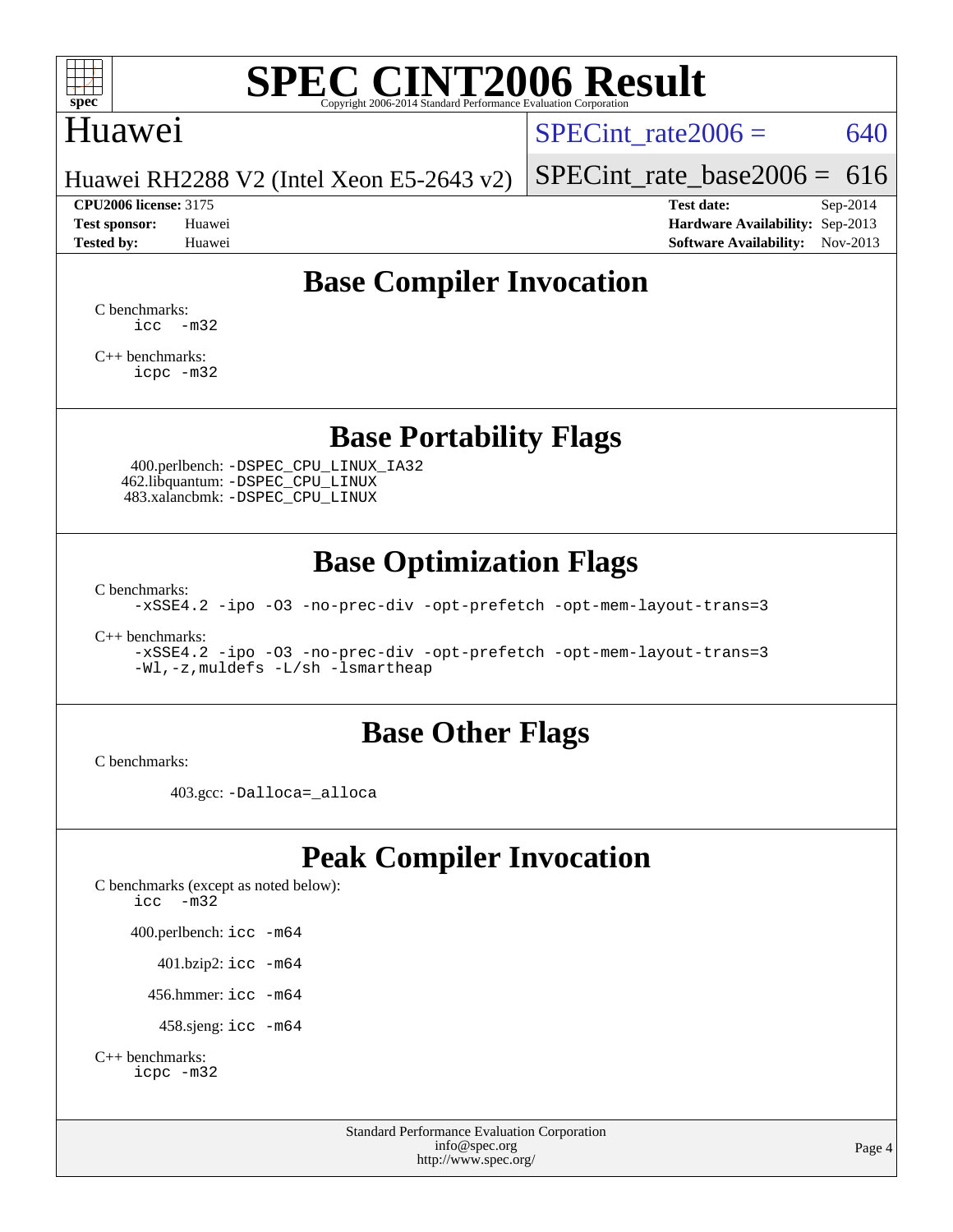

### **[SPEC CINT2006 Result](http://www.spec.org/auto/cpu2006/Docs/result-fields.html#SPECCINT2006Result)** Copyright 2006-2014 Standard Performance Evaluation C

## Huawei

SPECint rate $2006 = 640$ 

Huawei RH2288 V2 (Intel Xeon E5-2643 v2)

[SPECint\\_rate\\_base2006 =](http://www.spec.org/auto/cpu2006/Docs/result-fields.html#SPECintratebase2006)  $616$ 

**[CPU2006 license:](http://www.spec.org/auto/cpu2006/Docs/result-fields.html#CPU2006license)** 3175 **[Test date:](http://www.spec.org/auto/cpu2006/Docs/result-fields.html#Testdate)** Sep-2014 **[Test sponsor:](http://www.spec.org/auto/cpu2006/Docs/result-fields.html#Testsponsor)** Huawei **[Hardware Availability:](http://www.spec.org/auto/cpu2006/Docs/result-fields.html#HardwareAvailability)** Sep-2013 **[Tested by:](http://www.spec.org/auto/cpu2006/Docs/result-fields.html#Testedby)** Huawei **[Software Availability:](http://www.spec.org/auto/cpu2006/Docs/result-fields.html#SoftwareAvailability)** Nov-2013

# **[Peak Portability Flags](http://www.spec.org/auto/cpu2006/Docs/result-fields.html#PeakPortabilityFlags)**

 400.perlbench: [-DSPEC\\_CPU\\_LP64](http://www.spec.org/cpu2006/results/res2014q3/cpu2006-20140902-31151.flags.html#b400.perlbench_peakCPORTABILITY_DSPEC_CPU_LP64) [-DSPEC\\_CPU\\_LINUX\\_X64](http://www.spec.org/cpu2006/results/res2014q3/cpu2006-20140902-31151.flags.html#b400.perlbench_peakCPORTABILITY_DSPEC_CPU_LINUX_X64) 401.bzip2: [-DSPEC\\_CPU\\_LP64](http://www.spec.org/cpu2006/results/res2014q3/cpu2006-20140902-31151.flags.html#suite_peakCPORTABILITY401_bzip2_DSPEC_CPU_LP64) 456.hmmer: [-DSPEC\\_CPU\\_LP64](http://www.spec.org/cpu2006/results/res2014q3/cpu2006-20140902-31151.flags.html#suite_peakCPORTABILITY456_hmmer_DSPEC_CPU_LP64) 458.sjeng: [-DSPEC\\_CPU\\_LP64](http://www.spec.org/cpu2006/results/res2014q3/cpu2006-20140902-31151.flags.html#suite_peakCPORTABILITY458_sjeng_DSPEC_CPU_LP64) 462.libquantum: [-DSPEC\\_CPU\\_LINUX](http://www.spec.org/cpu2006/results/res2014q3/cpu2006-20140902-31151.flags.html#b462.libquantum_peakCPORTABILITY_DSPEC_CPU_LINUX) 483.xalancbmk: [-DSPEC\\_CPU\\_LINUX](http://www.spec.org/cpu2006/results/res2014q3/cpu2006-20140902-31151.flags.html#b483.xalancbmk_peakCXXPORTABILITY_DSPEC_CPU_LINUX)

# **[Peak Optimization Flags](http://www.spec.org/auto/cpu2006/Docs/result-fields.html#PeakOptimizationFlags)**

[C benchmarks](http://www.spec.org/auto/cpu2006/Docs/result-fields.html#Cbenchmarks):

 400.perlbench: [-xSSE4.2](http://www.spec.org/cpu2006/results/res2014q3/cpu2006-20140902-31151.flags.html#user_peakPASS2_CFLAGSPASS2_LDCFLAGS400_perlbench_f-xSSE42_f91528193cf0b216347adb8b939d4107)(pass 2) [-prof-gen](http://www.spec.org/cpu2006/results/res2014q3/cpu2006-20140902-31151.flags.html#user_peakPASS1_CFLAGSPASS1_LDCFLAGS400_perlbench_prof_gen_e43856698f6ca7b7e442dfd80e94a8fc)(pass 1) [-ipo](http://www.spec.org/cpu2006/results/res2014q3/cpu2006-20140902-31151.flags.html#user_peakPASS2_CFLAGSPASS2_LDCFLAGS400_perlbench_f-ipo)(pass 2) [-O3](http://www.spec.org/cpu2006/results/res2014q3/cpu2006-20140902-31151.flags.html#user_peakPASS2_CFLAGSPASS2_LDCFLAGS400_perlbench_f-O3)(pass 2) [-no-prec-div](http://www.spec.org/cpu2006/results/res2014q3/cpu2006-20140902-31151.flags.html#user_peakPASS2_CFLAGSPASS2_LDCFLAGS400_perlbench_f-no-prec-div)(pass 2) [-prof-use](http://www.spec.org/cpu2006/results/res2014q3/cpu2006-20140902-31151.flags.html#user_peakPASS2_CFLAGSPASS2_LDCFLAGS400_perlbench_prof_use_bccf7792157ff70d64e32fe3e1250b55)(pass 2) [-auto-ilp32](http://www.spec.org/cpu2006/results/res2014q3/cpu2006-20140902-31151.flags.html#user_peakCOPTIMIZE400_perlbench_f-auto-ilp32)  $401.bzip2: -xSSE4.2(pass 2) -prof-qen(pass 1) -ipo(pass 2)$  $401.bzip2: -xSSE4.2(pass 2) -prof-qen(pass 1) -ipo(pass 2)$  $401.bzip2: -xSSE4.2(pass 2) -prof-qen(pass 1) -ipo(pass 2)$  $401.bzip2: -xSSE4.2(pass 2) -prof-qen(pass 1) -ipo(pass 2)$  $401.bzip2: -xSSE4.2(pass 2) -prof-qen(pass 1) -ipo(pass 2)$ [-O3](http://www.spec.org/cpu2006/results/res2014q3/cpu2006-20140902-31151.flags.html#user_peakPASS2_CFLAGSPASS2_LDCFLAGS401_bzip2_f-O3)(pass 2) [-no-prec-div](http://www.spec.org/cpu2006/results/res2014q3/cpu2006-20140902-31151.flags.html#user_peakPASS2_CFLAGSPASS2_LDCFLAGS401_bzip2_f-no-prec-div)(pass 2) [-prof-use](http://www.spec.org/cpu2006/results/res2014q3/cpu2006-20140902-31151.flags.html#user_peakPASS2_CFLAGSPASS2_LDCFLAGS401_bzip2_prof_use_bccf7792157ff70d64e32fe3e1250b55)(pass 2) [-opt-prefetch](http://www.spec.org/cpu2006/results/res2014q3/cpu2006-20140902-31151.flags.html#user_peakCOPTIMIZE401_bzip2_f-opt-prefetch) [-auto-ilp32](http://www.spec.org/cpu2006/results/res2014q3/cpu2006-20140902-31151.flags.html#user_peakCOPTIMIZE401_bzip2_f-auto-ilp32) [-ansi-alias](http://www.spec.org/cpu2006/results/res2014q3/cpu2006-20140902-31151.flags.html#user_peakCOPTIMIZE401_bzip2_f-ansi-alias)  $403.\text{sec: basepeak}$  = yes 429.mcf: basepeak = yes 445.gobmk: [-xSSE4.2](http://www.spec.org/cpu2006/results/res2014q3/cpu2006-20140902-31151.flags.html#user_peakPASS2_CFLAGSPASS2_LDCFLAGS445_gobmk_f-xSSE42_f91528193cf0b216347adb8b939d4107)(pass 2) [-prof-gen](http://www.spec.org/cpu2006/results/res2014q3/cpu2006-20140902-31151.flags.html#user_peakPASS1_CFLAGSPASS1_LDCFLAGS445_gobmk_prof_gen_e43856698f6ca7b7e442dfd80e94a8fc)(pass 1) [-prof-use](http://www.spec.org/cpu2006/results/res2014q3/cpu2006-20140902-31151.flags.html#user_peakPASS2_CFLAGSPASS2_LDCFLAGS445_gobmk_prof_use_bccf7792157ff70d64e32fe3e1250b55)(pass 2) [-ansi-alias](http://www.spec.org/cpu2006/results/res2014q3/cpu2006-20140902-31151.flags.html#user_peakCOPTIMIZE445_gobmk_f-ansi-alias) [-opt-mem-layout-trans=3](http://www.spec.org/cpu2006/results/res2014q3/cpu2006-20140902-31151.flags.html#user_peakCOPTIMIZE445_gobmk_f-opt-mem-layout-trans_a7b82ad4bd7abf52556d4961a2ae94d5) 456.hmmer: [-xSSE4.2](http://www.spec.org/cpu2006/results/res2014q3/cpu2006-20140902-31151.flags.html#user_peakCOPTIMIZE456_hmmer_f-xSSE42_f91528193cf0b216347adb8b939d4107) [-ipo](http://www.spec.org/cpu2006/results/res2014q3/cpu2006-20140902-31151.flags.html#user_peakCOPTIMIZE456_hmmer_f-ipo) [-O3](http://www.spec.org/cpu2006/results/res2014q3/cpu2006-20140902-31151.flags.html#user_peakCOPTIMIZE456_hmmer_f-O3) [-no-prec-div](http://www.spec.org/cpu2006/results/res2014q3/cpu2006-20140902-31151.flags.html#user_peakCOPTIMIZE456_hmmer_f-no-prec-div) [-unroll2](http://www.spec.org/cpu2006/results/res2014q3/cpu2006-20140902-31151.flags.html#user_peakCOPTIMIZE456_hmmer_f-unroll_784dae83bebfb236979b41d2422d7ec2) [-auto-ilp32](http://www.spec.org/cpu2006/results/res2014q3/cpu2006-20140902-31151.flags.html#user_peakCOPTIMIZE456_hmmer_f-auto-ilp32) 458.sjeng: [-xSSE4.2](http://www.spec.org/cpu2006/results/res2014q3/cpu2006-20140902-31151.flags.html#user_peakPASS2_CFLAGSPASS2_LDCFLAGS458_sjeng_f-xSSE42_f91528193cf0b216347adb8b939d4107)(pass 2) [-prof-gen](http://www.spec.org/cpu2006/results/res2014q3/cpu2006-20140902-31151.flags.html#user_peakPASS1_CFLAGSPASS1_LDCFLAGS458_sjeng_prof_gen_e43856698f6ca7b7e442dfd80e94a8fc)(pass 1) [-ipo](http://www.spec.org/cpu2006/results/res2014q3/cpu2006-20140902-31151.flags.html#user_peakPASS2_CFLAGSPASS2_LDCFLAGS458_sjeng_f-ipo)(pass 2) [-O3](http://www.spec.org/cpu2006/results/res2014q3/cpu2006-20140902-31151.flags.html#user_peakPASS2_CFLAGSPASS2_LDCFLAGS458_sjeng_f-O3)(pass 2) [-no-prec-div](http://www.spec.org/cpu2006/results/res2014q3/cpu2006-20140902-31151.flags.html#user_peakPASS2_CFLAGSPASS2_LDCFLAGS458_sjeng_f-no-prec-div)(pass 2) [-prof-use](http://www.spec.org/cpu2006/results/res2014q3/cpu2006-20140902-31151.flags.html#user_peakPASS2_CFLAGSPASS2_LDCFLAGS458_sjeng_prof_use_bccf7792157ff70d64e32fe3e1250b55)(pass 2) [-unroll4](http://www.spec.org/cpu2006/results/res2014q3/cpu2006-20140902-31151.flags.html#user_peakCOPTIMIZE458_sjeng_f-unroll_4e5e4ed65b7fd20bdcd365bec371b81f) [-auto-ilp32](http://www.spec.org/cpu2006/results/res2014q3/cpu2006-20140902-31151.flags.html#user_peakCOPTIMIZE458_sjeng_f-auto-ilp32)  $462$ .libquantum: basepeak = yes 464.h264ref: [-xSSE4.2](http://www.spec.org/cpu2006/results/res2014q3/cpu2006-20140902-31151.flags.html#user_peakPASS2_CFLAGSPASS2_LDCFLAGS464_h264ref_f-xSSE42_f91528193cf0b216347adb8b939d4107)(pass 2) [-prof-gen](http://www.spec.org/cpu2006/results/res2014q3/cpu2006-20140902-31151.flags.html#user_peakPASS1_CFLAGSPASS1_LDCFLAGS464_h264ref_prof_gen_e43856698f6ca7b7e442dfd80e94a8fc)(pass 1) [-ipo](http://www.spec.org/cpu2006/results/res2014q3/cpu2006-20140902-31151.flags.html#user_peakPASS2_CFLAGSPASS2_LDCFLAGS464_h264ref_f-ipo)(pass 2) [-O3](http://www.spec.org/cpu2006/results/res2014q3/cpu2006-20140902-31151.flags.html#user_peakPASS2_CFLAGSPASS2_LDCFLAGS464_h264ref_f-O3)(pass 2) [-no-prec-div](http://www.spec.org/cpu2006/results/res2014q3/cpu2006-20140902-31151.flags.html#user_peakPASS2_CFLAGSPASS2_LDCFLAGS464_h264ref_f-no-prec-div)(pass 2) [-prof-use](http://www.spec.org/cpu2006/results/res2014q3/cpu2006-20140902-31151.flags.html#user_peakPASS2_CFLAGSPASS2_LDCFLAGS464_h264ref_prof_use_bccf7792157ff70d64e32fe3e1250b55)(pass 2) [-unroll2](http://www.spec.org/cpu2006/results/res2014q3/cpu2006-20140902-31151.flags.html#user_peakCOPTIMIZE464_h264ref_f-unroll_784dae83bebfb236979b41d2422d7ec2) [-ansi-alias](http://www.spec.org/cpu2006/results/res2014q3/cpu2006-20140902-31151.flags.html#user_peakCOPTIMIZE464_h264ref_f-ansi-alias) [C++ benchmarks:](http://www.spec.org/auto/cpu2006/Docs/result-fields.html#CXXbenchmarks)

 471.omnetpp: [-xSSE4.2](http://www.spec.org/cpu2006/results/res2014q3/cpu2006-20140902-31151.flags.html#user_peakPASS2_CXXFLAGSPASS2_LDCXXFLAGS471_omnetpp_f-xSSE42_f91528193cf0b216347adb8b939d4107)(pass 2) [-prof-gen](http://www.spec.org/cpu2006/results/res2014q3/cpu2006-20140902-31151.flags.html#user_peakPASS1_CXXFLAGSPASS1_LDCXXFLAGS471_omnetpp_prof_gen_e43856698f6ca7b7e442dfd80e94a8fc)(pass 1) [-ipo](http://www.spec.org/cpu2006/results/res2014q3/cpu2006-20140902-31151.flags.html#user_peakPASS2_CXXFLAGSPASS2_LDCXXFLAGS471_omnetpp_f-ipo)(pass 2) [-O3](http://www.spec.org/cpu2006/results/res2014q3/cpu2006-20140902-31151.flags.html#user_peakPASS2_CXXFLAGSPASS2_LDCXXFLAGS471_omnetpp_f-O3)(pass 2) [-no-prec-div](http://www.spec.org/cpu2006/results/res2014q3/cpu2006-20140902-31151.flags.html#user_peakPASS2_CXXFLAGSPASS2_LDCXXFLAGS471_omnetpp_f-no-prec-div)(pass 2) [-prof-use](http://www.spec.org/cpu2006/results/res2014q3/cpu2006-20140902-31151.flags.html#user_peakPASS2_CXXFLAGSPASS2_LDCXXFLAGS471_omnetpp_prof_use_bccf7792157ff70d64e32fe3e1250b55)(pass 2) [-ansi-alias](http://www.spec.org/cpu2006/results/res2014q3/cpu2006-20140902-31151.flags.html#user_peakCXXOPTIMIZE471_omnetpp_f-ansi-alias) [-opt-ra-region-strategy=block](http://www.spec.org/cpu2006/results/res2014q3/cpu2006-20140902-31151.flags.html#user_peakCXXOPTIMIZE471_omnetpp_f-opt-ra-region-strategy_a0a37c372d03933b2a18d4af463c1f69) [-Wl,-z,muldefs](http://www.spec.org/cpu2006/results/res2014q3/cpu2006-20140902-31151.flags.html#user_peakEXTRA_LDFLAGS471_omnetpp_link_force_multiple1_74079c344b956b9658436fd1b6dd3a8a) [-L/sh -lsmartheap](http://www.spec.org/cpu2006/results/res2014q3/cpu2006-20140902-31151.flags.html#user_peakEXTRA_LIBS471_omnetpp_SmartHeap_32f6c82aa1ed9c52345d30cf6e4a0499)

473.astar: basepeak = yes

Continued on next page